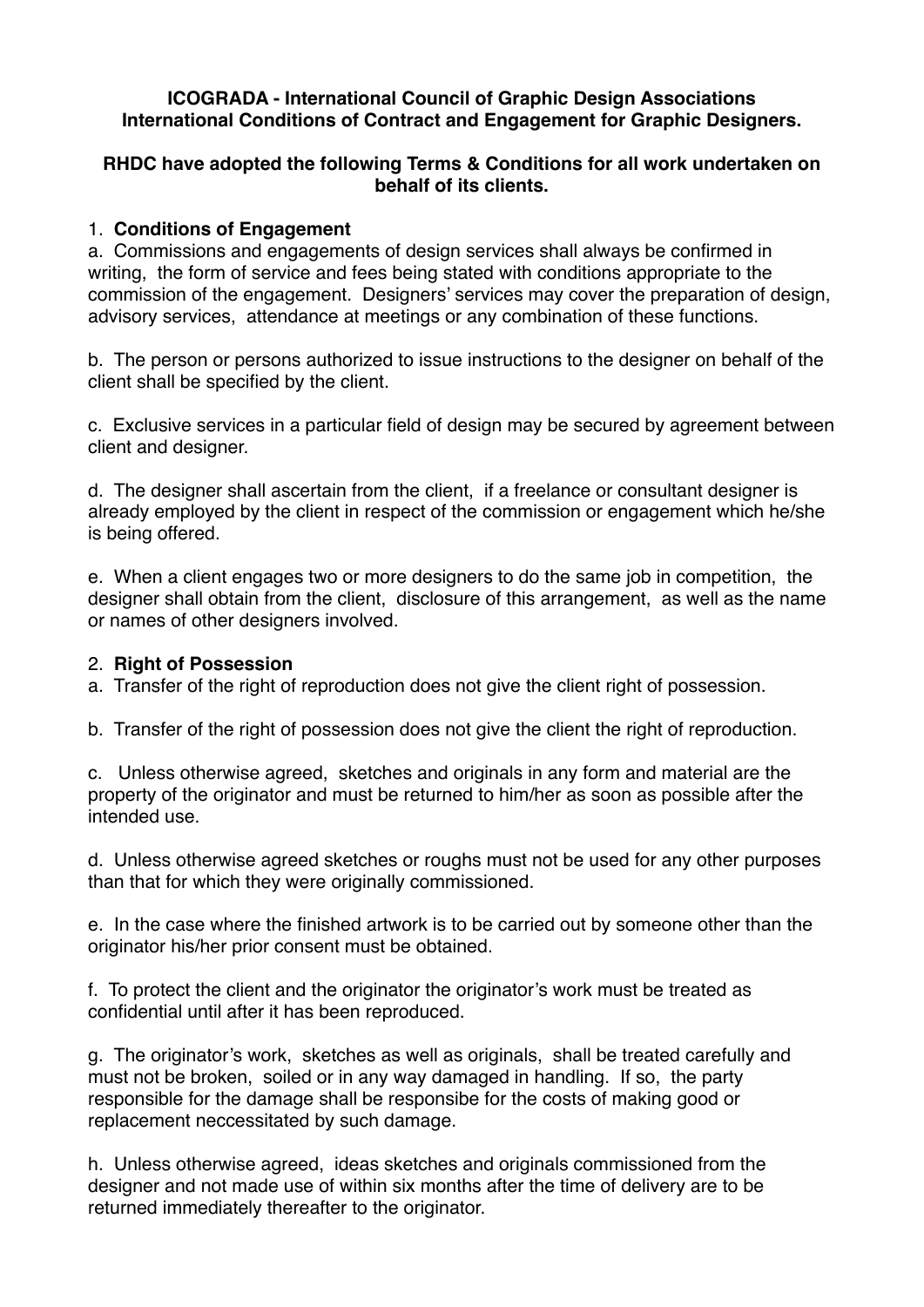# 3. **Transfer of Reproduction Rights**

a. For limited Purposes and Editions: Unless otherwise agreed, the originator transfers part of the rights of reproduction for limited purposes only and for a number of prints or editions to be specified. The conditions of the contract shall define the use, form, size reproduction method and number of colours, quantity, possible extension of use and country or countries where the originator's work or reproduction thereof will be used. Any rights not specifically stated shall remain the property of the originator.

b. In Total for Unlimited Use: Transfer of the total rights of reproduction gives the client the right of unlimited use for unlimited editions, including uses not foreseen by the originator. Originals such as trademarks, which are intended for unlimited use, because of their purpose, belong to this category.

c. Unless otherwise agreed transfer of rights of reproduction as under 3a is applicable only for use in the country of origin and for the first edition. Application should be made to the originator before further use of his/her original work or the printing of new editions is contemplated.

d. The client may not transfer the rights of reproduction to a third person without the originator's consent, unless this is done in connection with the transfer of the ownership of a company or part thereof. However, the originator shall be entitled to veto the transfer, if in his/her opinion such transfer may injure his/her reputation.

## 4. **Alterations, amendments or adaptations**

a. The originator's work shall not be changed, altered, amended or adapted by anyone without his/her consent.

b. If the originator agrees that alterations, amendments or adaptations can be carried out by someone else, his/her consent shall be obtained in writing and he/she reserves the right to check and approve such work.

5. Standards of Reproduction

a. The originator shall be entitled to claim satisfactory reproduction of his/her work by the most suitable process.

b. Reproduction in different colours or by other methods than those originally agreed with the originator must not be carried out without his/her consent.

6. Design Credit and Publicity

a. Full credit shall be given to the originator in all cases where this can reasonably be expected, particularly on editorial or publicity releases, photographs for publicity purposes and in all such cases where the printer or supplier of the published work wishes to display such designs for advertising of his own services.